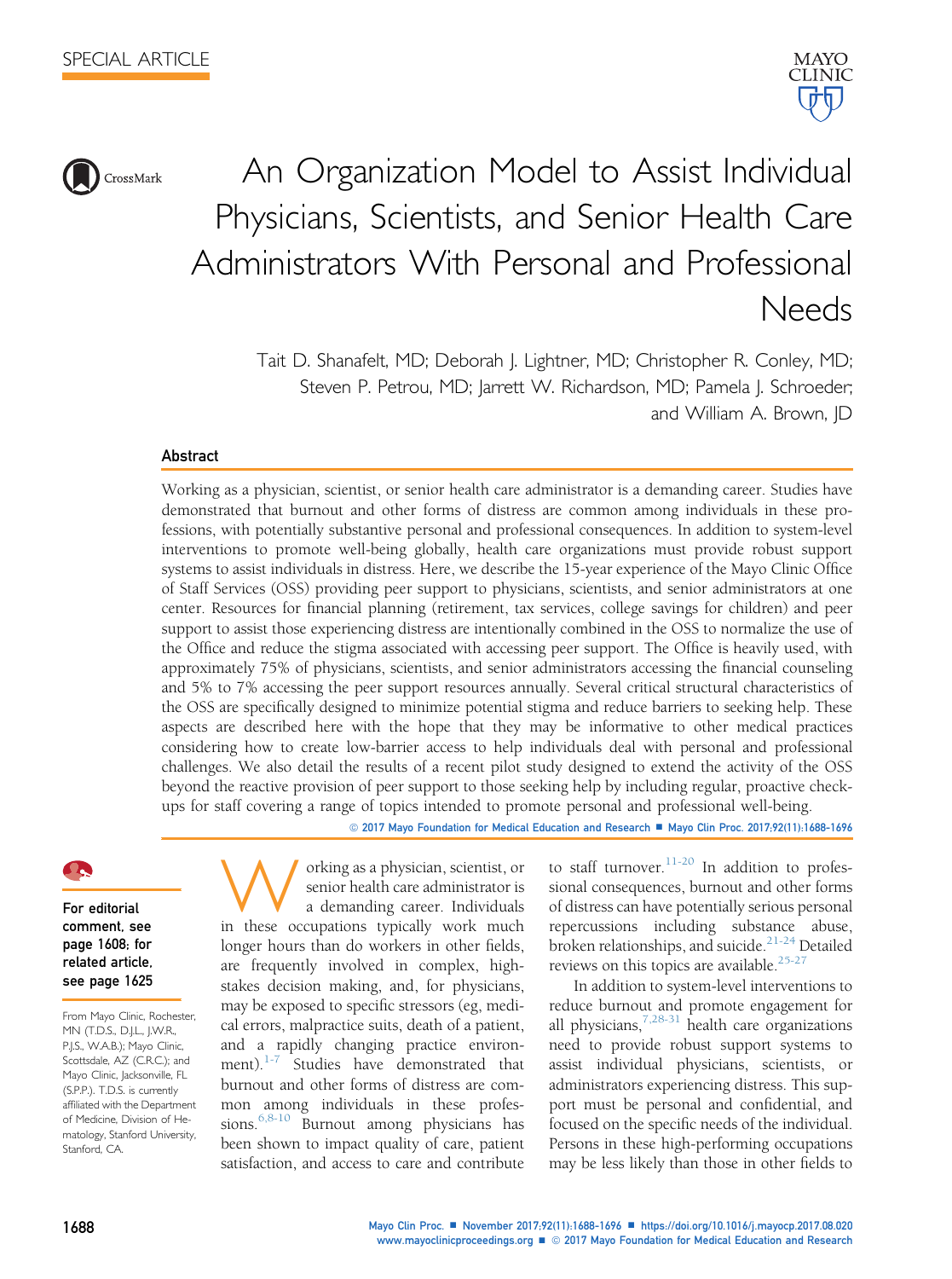seek help because of a professional culture of perfectionism and expected invulnerability.<sup>22,32,33</sup> Recently, several vanguard institutions have described innovative approaches to provide peer support to colleagues experiencing distress, often in association with medical errors or malpractice suits. $33-37$  Here, we describe the Mayo Clinic experience creating a resource to broadly support physicians, scientists, or senior health care administrators experiencing distress or needing support in any aspect of their personal or professional life.

## CREATION OF MAYO CLINIC OSS

Mayo Clinic is based on a value proposition that "the needs of the patient come first." To allow its staff to achieve this mission, Mayo Clinic aims to provide a support structure that assists the staff with the many competing demands for their time so that they can focus on caring for patients. The Mayo Clinic Personal Services and Benefits Office began in 1968 to help foster this outcome. The initial aim of the Office was to provide a financial advising resource for Mayo Clinic physicians, scientists, and senior administrators. The Office was staffed by certified financial planners who would assist staff with retirement planning, college planning for children, tax services/planning, and other financial needs (life insurance, investing, etc).

In 2002, the Office transitioned from being exclusively a financial planning resource to more broadly assist staff with both financial concerns and personal and career concerns. This was accomplished by incorporating a peer support function into the Office and rebranding it as the Office of Staff Services (OSS). The mission of the new Office was to "help voting and consulting staff address issues of concern in their professional and personal lives." A medical director for each campus (Rochester, Scottsdale, Jacksonville) was appointed by the Board of Governors to work in collaboration with the administrative director who oversaw the financial planners at all sites. In addition, a peer support panel comprising physicians, scientists, and senior administrators was created at each campus to assist colleagues in a one-on-one manner with whatever personal or professional challenges they identified. Diverse representation

across medical, surgical, and other specialties, as well as administration and research scientists were included in the panel with deliberate attention to gender diversity so that the panel reflected the staff it intended to serve. Service on the panel is voluntary (eg, no protected time provided). Ex-officio members include a representative from the human resources and legal departments. Client information is held in strictest confidence, subject only to the "duty to warn." Each panel member typically meets individually with 5 to 10 colleagues over the course of the year for peer support. In Rochester, the panel also included a psychiatrist and psychologist, each with a modest amount of protected time for initial evaluation and triage of staff in crisis, while in Florida and Arizona the time is allotted on the basis of need and situation.

Currently, the Rochester Office has 5 financial planners to support the roughly 2200 physicians, scientists, and administrators eligible to use the Office in Rochester, along with 10 individuals who make up the peer support panel. Mayo Clinic campuses in Arizona and Florida each have 1 financial planner along with peer support panels of 7 to 8 individuals to support approximately 400 to 500 physicians for each campus. A single administrator oversees the financial planners at all sites. Across the 3 campuses, the ratio of financial planners to eligible physicians, scientists, and administrators is approximately 1 to 475.

Awareness of the OSS is facilitated through several formats. First, members of the financial planning team meet with every newly hired physician, scientist, and senior administrator at the time they begin employment with Mayo Clinic. Second, the OSS is publicized on the organization intranet site as well as through presentations at department meetings. Third, a brochure that outlines the mission of the Office ([Table 1\)](#page-2-0), lists the services provided, states the confidentiality policies that govern the Office, and has a picture and bio of each of the financial planners as well as each of the members of the peer support panel is mailed to the home address of all physicians, scientists, and senior administrators annually. The physical space of the Office where financial planners or members of the peer support panel meet with colleagues is easily accessible to the main lobby area of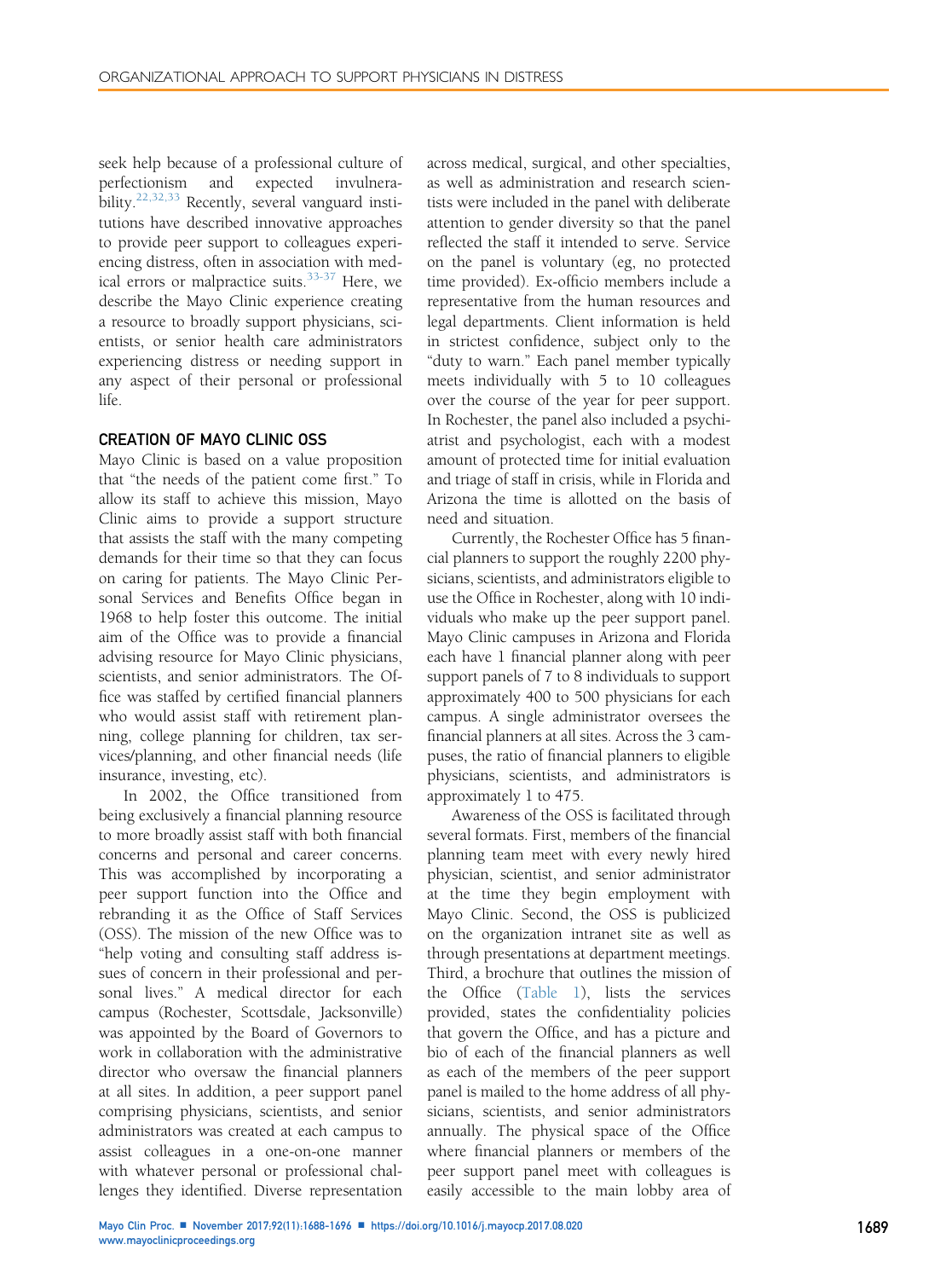## <span id="page-2-0"></span>TABLE 1. Mission of the Office of Staff Services

Our philosophy

Mayo Clinic staff are our most valuable resource. The sole purpose of the Office of Staff Services is to encourage the well-being of our physicians, scientists, and senior administrators.

Our mission

To help physicians, scientists, and senior administrators address issues of concern in their professional and personal lives.

Who we are

The Office of Staff Services is composed of 2 groups: An advisory panel of physicians, scientists, and administrators who work with colleagues seeking personal assistance. A financial services and benefits team is available to provide financial planning and benefits and advising services.

How to reach us

To utilize our resource and referral services, please contact us name (phone #). The Office of Staff Services is located (description).

each campus and separate from all patient care areas. Importantly, it is not adjacent to or embedded within any area related to mental health services (eg, psychiatry, psychology, and employee assistance program) nor to the administrative areas of human resources where disciplinary activity or corrective action takes place.

Peer support panel members typically are mid- to senior-level staff members who are highly respected by their peers. They are carefully selected for their willingness to see colleagues urgently as well as their ability to listen, avoid judgment, and use a coaching and peer-advising framework to encounters with colleagues.<sup>[33,36,38](#page-8-0)</sup> As the function of the peer support panel is resource and referral, members of the panel typically meet privately with their colleagues (described as "clients"), for assessment and support 1 or 2 times. Those requiring further assistance are connected to appropriate resources (internal or external to Mayo Clinic). A list of both internal and external professional coaching and counseling services with specific expertise in supporting health care professionals is maintained to assist with this process. Standard ground rules of confidentiality are maintained and are invalidated only if an individual is a danger to themselves, others (including patients), or the institution (eg, committing fraud).

Minimal notes are taken when members of the peer support panel meet with clients. These brief descriptive notes on the purpose of the visit ("to deal with challenges in relationship with a colleague"; "career planning"; "challenges in personal relationships") are not discoverable in legal proceedings unless the individual client involved requests that they be introduced in any future legal proceedings (eg, they believe it would in some way be helpful to them).

In Rochester, members of the peer support panel gather once weekly for a 1-hour meeting so that individuals who have met with a client can anonymously outline the reason for the visit, give an overview of the guidance/support they provided, and have the opportunity to seek input from the diverse members of the panel. This session is a resource to the peer support panel itself because members otherwise silently carry the burden of working with colleagues who are suffering. Although all aspects of these meetings are confidential, great care is nonetheless taken to avoid sharing any identifying information in these sessions.

The OSS also provides a support function to division and department chairs. New chairs are oriented to the services that the OSS provides, as resource and referral for themselves and those they lead. The Office also provides an avenue for coaching to new chairs on the human resource management challenges they will inevitably face, whether a change in the nature of friendships and relationships with long-standing colleagues, the need to confront colleagues on performance and inappropriate behaviors, manage conflict between colleagues, or handle challenges with other leaders.

Referrals to OSS can be made by individuals, family members, friends, colleagues, and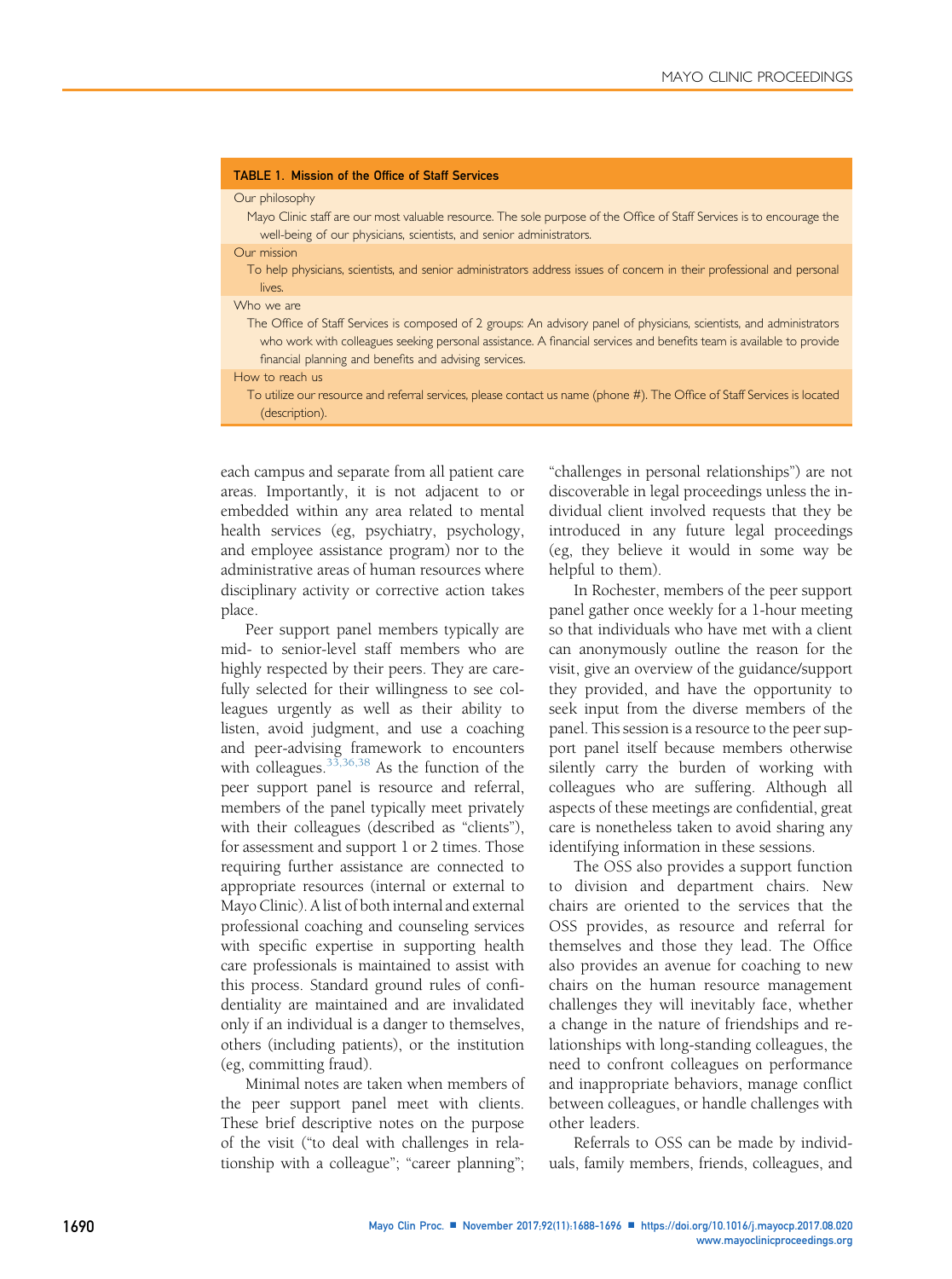## <span id="page-3-0"></span>TABLE 2. Proportion of Staff Accessing Financial Support Resources of the Office of Staff Services Each Year

|                                         | % Staff access         |
|-----------------------------------------|------------------------|
| Financial support resources             | each year <sup>a</sup> |
| Retirement planning                     | 75%                    |
| Income tax services                     | 70%                    |
| College planning for children           | 10%                    |
| Short-term and/or long-term disability  | 5%                     |
| Other financial counseling <sup>b</sup> | 25%                    |
| <sup>a</sup> Rochester campus           |                        |

Rochester campus.

<sup>b</sup>Life insurance, long-term care insurance, other investment advice, basic estate planning.

chairs, but individual staff members themselves must be the ones to initiate contact with the Office (eg, a person cannot be "sent" to the OSS). Family members are also able to access the resources of the Office (eg, a spouse or partner can use the financial and/or other support resources). Any physician, scientist, or senior administrator who wishes to access the peer support function can either call or simply walk in to the Office. An administrative assistant asks if there is a specific nature to the request (eg, personal vs professional/career) and pairs the individual with a suitable panel member. The meeting with a member of the peer support panel typically takes place within 48 hours. Meetings are arranged more expeditiously if the individual indicates that it is a crisis or emergency.

The medical director of the OSS also accompanies staff members going through high-level formal corrective action, when requested. The function of the medical director in these encounters is to be an advocate for a fair and just process not as an advocate for the individual staff member, and to provide objective feedback and support to the individual staff member after the encounter. This debriefing by a skilled, neutral observer often helps the individual to process what was discussed and work through next steps. Importantly, the reporting structure of the Office is independent of any formal reporting structure within the organization. The medical directors and administrator keep the organization's Board of Governors informed of the function of the Office, or if policy or

procedural gaps are identified, but not about specifics related to its clients, and the Office does not appear in the formal operating/organizational reporting structure.

# THE FIRST 15 YEARS

Mayo Clinic has a 15-year experience with this model. The Office is very heavily used. On the Rochester campus, approximately 75% of eligible physicians, scientists, and senior administrative staff interact with the Office for financial services each year (see Table 2). Notably, approximately 5% to 7% of physicians interact with the peer support function each year. Most of these individuals are accessing peer support for the first time. Concerns discussed are recorded categorically and are roughly evenly divided between personaland professional-related topics (Table 3).

Several characteristics of the Office structure have been instrumental in its success

## TABLE 3. Common Issues for Which Staff Request Peer Support<sup>a</sup>

#### Professional

- Workplace conflict with coworker or chair
- Need to vent; determine correct action
- Professional burnout
- Problems with acculturation to new organization
- Work-life integration
- Dealing with medical errors or adverse patient outcomes
- Malpractice suits
- Time management
- Behavioral issues (mutual respect, reckless behavior)
- Corrective action issues

#### **Personal**

- Mental health concerns (eg, depression)
- Marital issues or dissolution
- Personal health problem(s)
- Disability (short-term; long-term)
- **o** Issues with dependents
- **G** Suicidal ideation
- Personal safety
- · Immigration/visa concerns

<sup>a</sup>Approximately 5%-7% of eligible staff access the peer support services each year. Although the reasons for accessing peer support often touch on multiple dimensions, requests are roughly evenly divided between personal and professional topics.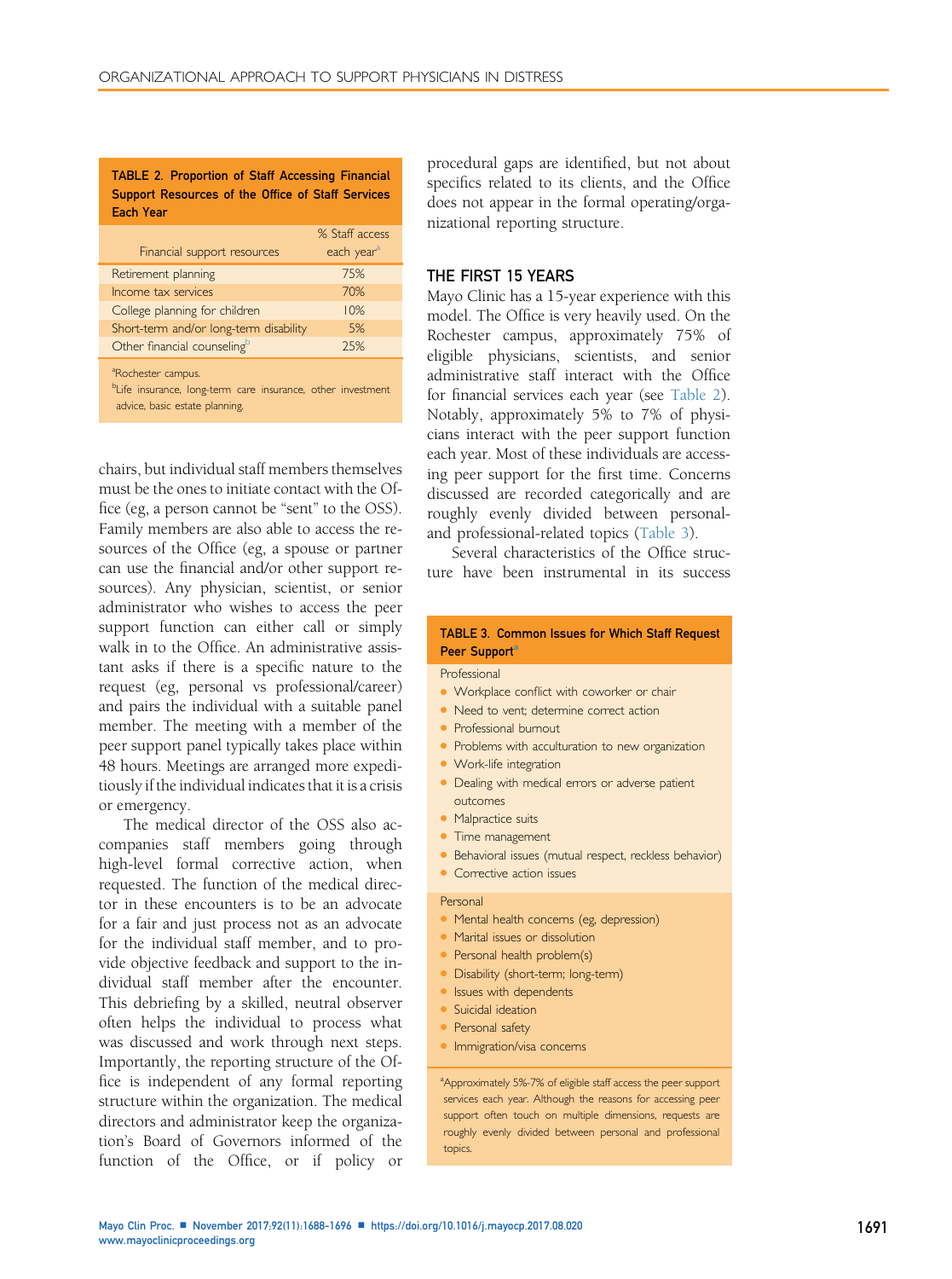## TABLE 4. Key Characteristics of the Office of Staff Services Structure

Leadership support

- Office created under the direction of the Board of Governors with support at the highest level of the organization
- Office appropriately staffed and funded to execute mission

Peer support service embedded with financial services

- Increases awareness of the Office (because nearly all staff access the financial support resources)
- Normalizes use of the Office and decreases the stigma of going into the Office (others are unaware of whether there for financial counseling or peer support)

Available to address any issue

- Not focused only on professional distress [\(Table 2\)](#page-3-0)
- Available to both staff member and their family

Resource and referral for peer support aspects

- Typically meet with staff member once or twice
- Colleagues requiring further assistance are connected to other resources (internal or external to Mayo Clinic)
- Vetted list of external resources (psychologist, counselors, lawyers, etc)

Completely independent of disciplinary process

- Independent reporting structure
- Referrals entirely volitional, individuals cannot be "sent" to the Office of Staff Services

Optimally staffed

- $\bullet$  Medical director<sup>a</sup>
- $\bullet$  Administrator<sup>b</sup>
- **•** Financial planners
- . Psychologist and psychiatrist with time allocated to meet with selected clients in a nonclinical role and to support and advise members of the peers support panel with challenging clients
- Administrative support staff

Careful selection of membership on peer support panel

- $\bullet$  Mid- to senior-level physicians, scientists, and administrators
- Highly respected by peers
- Skilled in reflective listening and coaching techniques

Regular and intentional support provided for members of the peer support panel

- Weekly meeting of the panel to discuss clients served in anonymous manner
- Allows panel members to draw on the wisdom of other panel members
- Allows panel members to support one another and process any personal reactions trigged by meetings

#### **Confidential**

- Unless danger to self, others (including patients), or institution (eg, fraud)
- $\bullet$  Minimal records kept; not discoverable

## Physical space

- Easily accessible main lobby of campus
- Designed to reduce stigma: not adjacent or embedded within area related to mental health services or administrative areas where disciplinary activity or corrective action occurs

<sup>a</sup>One for each campus.

<sup>b</sup>Oversees the financial planners at all campuses.

(Table 4). First, there is a normalization of visiting the Office by combining the peer support function with the financial planning function. Nearly 3 out of every 4 physicians

interact with the Office every year for the financial planning function, minimizing any stigma associated with visiting the Office and enhancing awareness of the peer support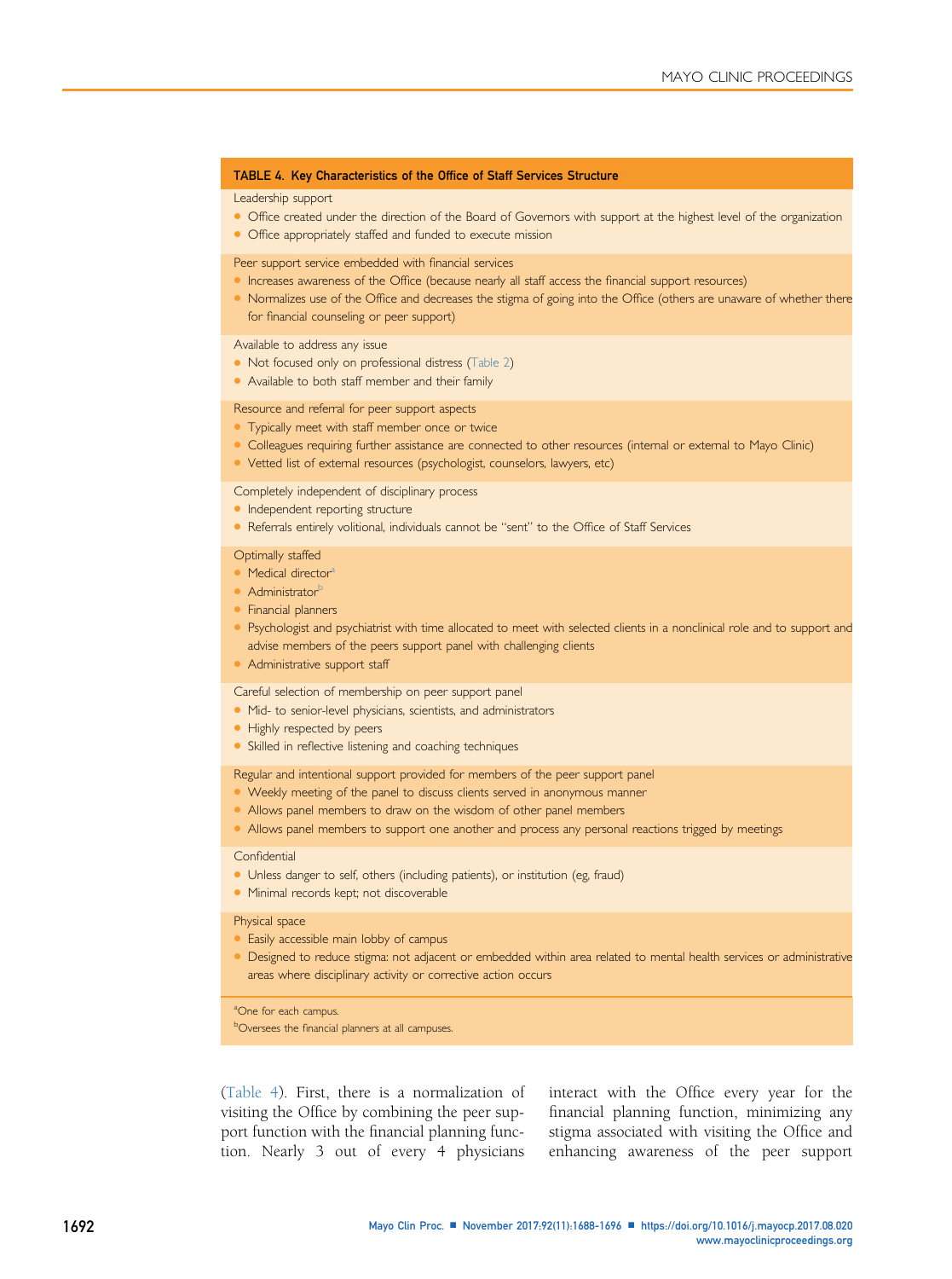function. Second, the Office is completely dependent of any disciplinary processes. In viduals cannot be sent to the Office required to visit the Office by their superviutilization is purely voluntary. This establis that the Office is a safe haven. Furtherm the Office plays no role in the investiga of professionalism lapses or misconduct. success of the Office is evident; multiple in viduals needing to leave Mayo Clinic emp ment have been successfully transitioned, more importantly, many careers headed ward derailment have been saved, and co gial relationships between faculty member or between faculty members and their c have been restored through the coaching, on flict management, and negotiation strate offered to clients.

## NEW DIRECTIONS: EXPANDING THE VIS

Although the OSS structure has been tremendous success over the past 15 year has limitations. The peer support servic inherently reactive; staff must seek out Office to assist with personal or profession concerns. Historically, most faculty members have accessed the Office at times of cridespite the often long-term nature of m concerns. The Office has focused on supp ing those in distress and did not have a v ness promotion function.

To explore a new approach to address these gaps, a new initiative was pilot tested on the Rochester, Minnesota, campus beginning late 2016. The intent of this pilot was to assess whether a periodic but regular "check-up" that proactively reached out to staff at defined intervals would enhance support of their personal and professional needs.

For the pilot, 39 staff members were invited to schedule a check-up with OSS. Among these, 26 (67%) accepted the invitation. Staff members were invited to bring their partner or spouse if desired. Those accepting the invitation were asked to complete a brief intake checklist (Figure) offering various potential topics broadly grouped as financial, professional satisfaction, work/life integration, personal medical needs, and self-care. The intent was to provide a safe space for

| ∕ in-       | Office of Staff Services Planning Topics                                                 |                                                   |  |
|-------------|------------------------------------------------------------------------------------------|---------------------------------------------------|--|
| ndi-        | Prior to our first meeting, please take a few minutes to indicate what topics are of     |                                                   |  |
| or          | interest for yourself and your family. This form will help us get a general idea of your |                                                   |  |
| isor;       | priorities and prepare for our first meeting.                                            |                                                   |  |
| shes        | Please check all that apply.                                                             |                                                   |  |
| ore,        | <b>Retirement Planning</b>                                                               | <b>Tax Planning</b>                               |  |
| tion        | $\Box$ Retirement goals and how much to save                                             | $\Box$ Proper withholding                         |  |
| The.        | $\Box$ (403b, 457b, Pension)                                                             | $\Box$ CPA referrals                              |  |
| ndi-        |                                                                                          | <b>Professional Satisfaction</b>                  |  |
| loy-        | <b>Investment Planning</b><br>$\Box$ Asset allocation                                    | □ Academic promotion                              |  |
| but         | □ Coordination of overall portfolio                                                      | $\Box$ Career direction                           |  |
| $\text{to}$ |                                                                                          | □ Supervisor                                      |  |
| olle-       | <b>Debt Planning</b>                                                                     |                                                   |  |
| bers        | $\Box$ Banking referrals                                                                 | <b>Work-Life Integration</b>                      |  |
| :hair       | □ Refinancing/consolidation                                                              | □ Unpaid days-explore unpaid                      |  |
| con-        | <b>Cash Management</b>                                                                   | leave<br>$\Box$ Adjusting percentage of work      |  |
| egies       | $\Box$ Student loan strategies                                                           | time.                                             |  |
|             |                                                                                          | $\Box$ I awn care/                                |  |
|             | <b>College Savings</b>                                                                   | House cleaning/Grocery                            |  |
|             | $\Box$ Types of accounts<br>(529, Coverdell, Custodial, etc)                             | shopping                                          |  |
| <b>ION</b>  |                                                                                          | <b>Self-Care/Medical Needs</b>                    |  |
| n a         | <b>Insurance Planning</b>                                                                | □ Primary care physician-                         |  |
| s, it       | □ Life/Auto/Home/Health/                                                                 | assigned?                                         |  |
| e is        | Liability insurance                                                                      | Mayo exercise facility<br>membership <sup>a</sup> |  |
| the         | $\Box$ Insurance agent referrals                                                         |                                                   |  |
| onal        | <b>Estate Planning</b>                                                                   | $\Box$ Physician engagement<br>groups             |  |
| bers        | $\Box$ Living will                                                                       |                                                   |  |
| isis.       | $\Box$ Health care directives                                                            | <b>Policies/Other Topics</b>                      |  |
| iany        | $\Box$ Power of attorney                                                                 | <b>Discovered A</b>                               |  |
| ort-        | $\Box$ Attorney referrals                                                                | $\Box$ , and the set of $\Box$                    |  |
| vell-       | FIGURE. Previsit intake for annual check-up. <sup>a</sup> Dan Abraham Healthy            |                                                   |  |
|             |                                                                                          |                                                   |  |

Living Center.

individuals to reflect on these topics, work through some of their current challenges, and make them aware of relevant existing support resources. Of the 26 individuals who scheduled an appointment, 13 individuals completed the previsit questionnaire before their visit. Among these, all 13 (100%) desired to discuss at least 1 financial planning-related topic and 10 (77%) wished to discuss at least 1 topic related to professional satisfaction, worklife integration, and/or self-care.

The check-up visits were conducted by the OSS financial planners who had received additional training regarding coaching techniques and were well briefed on the resources available to assist individuals with concerns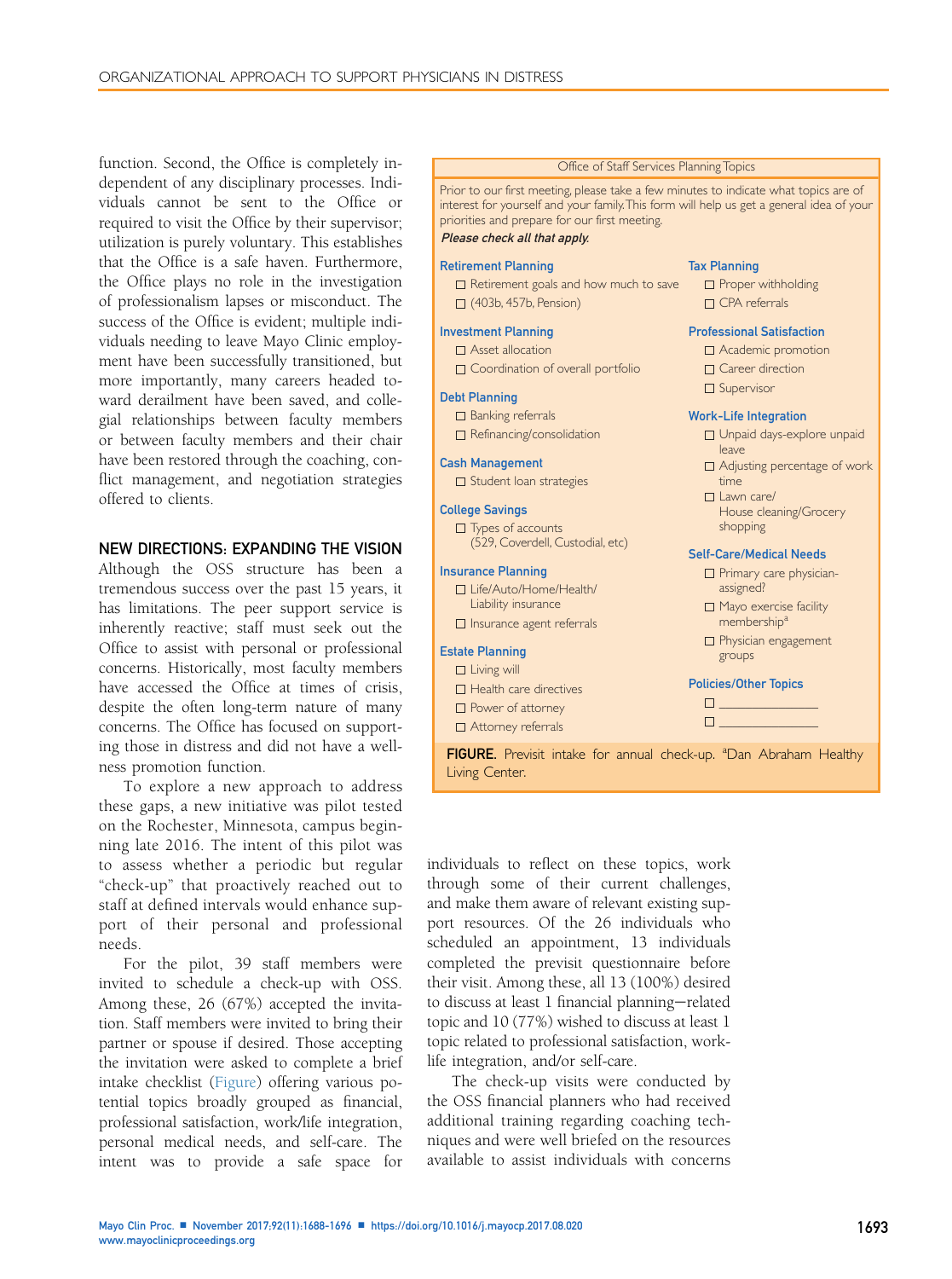outside of financial planning. Planners were also encouraged to offer a visit with a member of the peer support panel as necessary. If a topic arose during a visit that they felt was beyond the level of support they could provide, planners were encouraged to simply acknowledge the concern expressed ("I can understand why that has been so challenging.") and offer to arrange an appointment with a member of the peer support panel ("Would it be helpful to arrange to talk to one of the peer support panel members regarding that issue?").

The 26 individuals who completed checkups to date were sent an anonymous postvisit survey inquiring about their experience (Appendix). To date, 24 of the 26 individuals (92%) have completed a postvisit survey. All 24 responding individuals reported that the visit was helpful and 23 of 24 (96%) indicated they were satisfied with the visit (1 individual did not answer this item). With respect to the topics they discussed during the visit, all 24 individuals indicated they had discussed some aspect of financial planning, 9 of 24 (38%) reported they had discussed work/life integration topics, 7 of 24 (29%) discussed professional/career-related topics, and 2 of 24 (8%) discussed self-care topics. With respect to how often participants felt such check-ups should be offered, 18 of 24 individuals (75%) believed that an annual frequency would be optimal, 3 of 24 (13%) recommended every 2 years, and 2 of 22 (9%) believed every 6 months to be the optimal frequency. The final individual recommended a minimum of once every 5 years.

The 5 financial planners who performed these visits also completed postpilot surveys. All financial planners believed the sessions were a success. They noted that although financial topics were the most common subject, other topics discussed were diverse, highly individualized, and varied by career stage. Several planners indicated the desire to further familiarize themselves with additional resources available for personal and professional support. With respect to challenges, they noted that a 1-hour session was occasionally insufficient to deal with the breadth of topics that arose and that it was often difficult for clients to schedule the check-up because of the busyness of their professional calendars.

We believe that this pilot proved a useful strategy to more proactively and regularly engage our staff regarding a broad spectrum of topics related to their personal and professional well-being. We are now in the process of developing a strategy to scale this approach on the Rochester campus and pilot the approach on our Florida and Arizona campuses.

## **SUMMARY**

Given the prevalence of burnout and other forms of distress among physicians, scientists and senior administrators, organizations need to provide easily accessible support to those experiencing distress. Peer support has been reported by several leading institutions as a useful initial vehicle to help meet this need.[26,33,34,37](#page-8-0) The intent of such efforts is to create a culture of trust with concomitant mutual support among colleagues.

## CONCLUSION

Here, we have described the 15-year experience of Mayo Clinic OSS providing peer-topeer support to the physicians, scientists, and senior administrators at our institution. Several critical aspects of the structure of the OSS were specifically designed to minimize potential stigma and barriers to seeking help. These structural characteristics are described here with the hope that they may be informative to other medical practices considering how to optimally arrange peer support and reduce barriers that prevent individuals from accessing help to deal with personal and professional challenges. We have also detailed the results of a recent pilot study designed to extend the activity of the Office beyond reactive provision of peer support to those who seek help by incorporating regular, proactive check-ups for staff covering a range of topics intended to promote personal and professional well-being.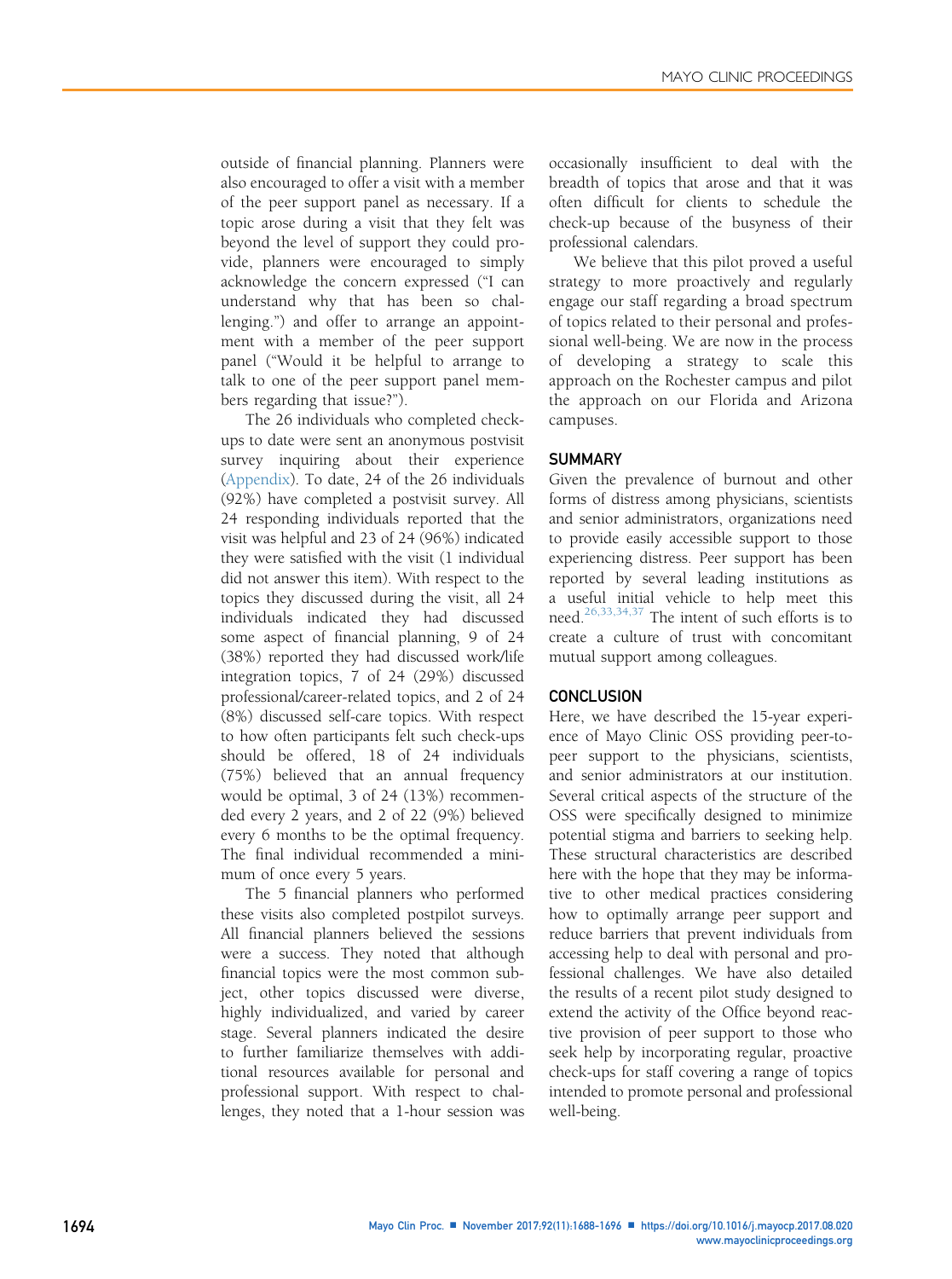## <span id="page-7-0"></span>APPENDIX: Pilot Study Post-Check-up Evaluation

To help us better evaluate our services, please fill out the following questions:

\_\_\_\_\_\_\_\_\_\_\_\_\_\_\_\_\_\_\_\_\_\_\_\_\_\_\_\_\_\_\_\_\_\_\_\_\_\_\_\_\_\_\_\_\_\_\_\_\_\_\_\_\_\_\_\_\_\_\_\_\_\_\_\_\_\_\_\_ \_\_\_\_\_\_\_\_\_\_\_\_\_\_\_\_\_\_\_\_\_\_\_\_\_\_\_\_\_\_\_\_\_\_\_\_\_\_\_\_\_\_\_\_\_\_\_\_\_\_\_\_\_\_\_\_\_\_\_\_\_\_\_\_\_\_\_\_

- 1. Was this meeting helpful?
	- $\Box$  Yes
	- $\Box$  No
	- $\Box$  Comments:

2. Which components were most useful to you? Check all that apply.

- $\Box$  Discuss finances
- $\Box$  Discuss work-life integration
- $\Box$  Discuss professional/career direction
- $\Box$  Discuss self-care
- $\Box$  Other:

3. How often should we offer such check-ups for physicians and voting staff?

\_\_\_\_\_\_\_\_\_\_\_\_\_\_\_\_\_\_\_\_\_\_\_\_\_\_\_\_\_\_\_\_\_\_\_\_\_\_\_\_\_\_\_\_\_\_\_\_\_\_\_\_\_\_\_\_\_\_\_\_\_\_\_\_\_\_\_\_\_\_\_ \_\_\_\_\_\_\_\_\_\_\_\_\_\_\_\_\_\_\_\_\_\_\_\_\_\_\_\_\_\_\_\_\_\_\_\_\_\_\_\_\_\_\_\_\_\_\_\_\_\_\_\_\_\_\_\_\_\_\_\_\_\_\_\_\_\_\_\_\_\_\_ \_\_\_\_\_\_\_\_\_\_\_\_\_\_\_\_\_\_\_\_\_\_\_\_\_\_\_\_\_\_\_\_\_\_\_\_\_\_\_\_\_\_\_\_\_\_\_\_\_\_\_\_\_\_\_\_\_\_\_\_\_\_\_\_\_\_\_\_\_\_\_

\_\_\_\_\_\_\_\_\_\_\_\_\_\_\_\_\_\_\_\_\_\_\_\_\_\_\_\_\_\_\_\_\_\_\_\_\_\_\_\_\_\_\_\_\_\_\_\_\_\_\_\_\_\_\_\_\_\_\_\_\_\_\_\_\_\_\_\_\_ \_\_\_\_\_\_\_\_\_\_\_\_\_\_\_\_\_\_\_\_\_\_\_\_\_\_\_\_\_\_\_\_\_\_\_\_\_\_\_\_\_\_\_\_\_\_\_\_\_\_\_\_\_\_\_\_\_\_\_\_\_\_\_\_\_\_\_\_\_

- $\Box$  Annual
- $\Box$  Every 2 years
- , Other interval? \_\_\_\_\_\_\_\_\_\_\_\_\_\_\_\_\_\_\_\_\_\_\_\_\_\_\_\_\_\_\_\_\_

4. Were there other topics we should have covered?

## 5. Rate your satisfaction:

- $\Box$  Not satisfied
- $\Box$  Satisfied
- $\Box$  Comments:

Abbreviations and Acronyms: OSS = Office of Staff Services

Potential Competing Interests: Dr Shanafelt is coinventor of the Physician Well-being Index, Medical Student Wellbeing Index, and Well-being Index. Mayo Clinic holds the copyright for these instruments and has licensed them for use outside of Mayo Clinic. Dr Shanafelt receives a portion of any royalties paid to Mayo Clinic.

Correspondence: Address to Tait D. Shanafelt, MD, 200 First St, Rochester, MN 55905 [\(tshana@stanford.edu\)](mailto:tshana@stanford.edu).

## **REFERENCES**

- 1. Christensen JF, Levinson W, Dunn PM. The heart of darkness: the impact of perceived mistakes on physicians. J Gen Intern Med. 1992;7(4):424-431.
- 2. Shanafelt TD, Sloan JA, Habermann TM. The well-being of physicians. Am J Med. 2003;114(6):513-519.
- 3. Waterman AD, Garbutt J, Hazel E, et al. The emotional impact of medical errors on practicing physicians in the United States and Canada. Jt Comm J Qual Patient Saf. 2007; 33(8):467-476.
- 4. Sirriyeh R, Lawton R, Gardner P, Armitage G. Coping with medical error: a systematic review of papers to assess the effects of involvement in medical errors on healthcare professionals' psychological well-being. Qual Saf Health Care. 2010; 19(6):e43.
- 5. Balch CM, Oreskovich MR, Dyrbye LN, et al. Personal consequences of malpractice lawsuits on American surgeons. J Am Coll Surgeons. 2011;213(5):657-667.
- 6. Shanafelt TD, Hasan O, Dyrbye LN, et al. Changes in burnout and satisfaction with work-life balance in physicians and the general US working population between 2011 and 2014. Mayo Clin Proc. 2015;90(12):1600-1613.
- 7. Shanafelt TD, Noseworthy JH. Executive leadership and physician well-being: nine organizational strategies to promote engagement and reduce burnout. Mayo Clin Proc. 2017;92(1): 129-146.
- 8. Shanafelt TD, Boone S, Tan L, et al. Burnout and satisfaction with work-life balance among US physicians relative to the general US population. Arch Intern Med. 2012; 172(18):1377-1385.
- 9. Holleman WL, Gritz ER. Biomedical Burnout. Nature. 2013;500: 613-614.
- 10. Holleman WL, Cofta-Woerpel LM, Gritz ER. Stress and morale of academic biomedical scientists. Acad Med. 2015; 90(5):562-564.